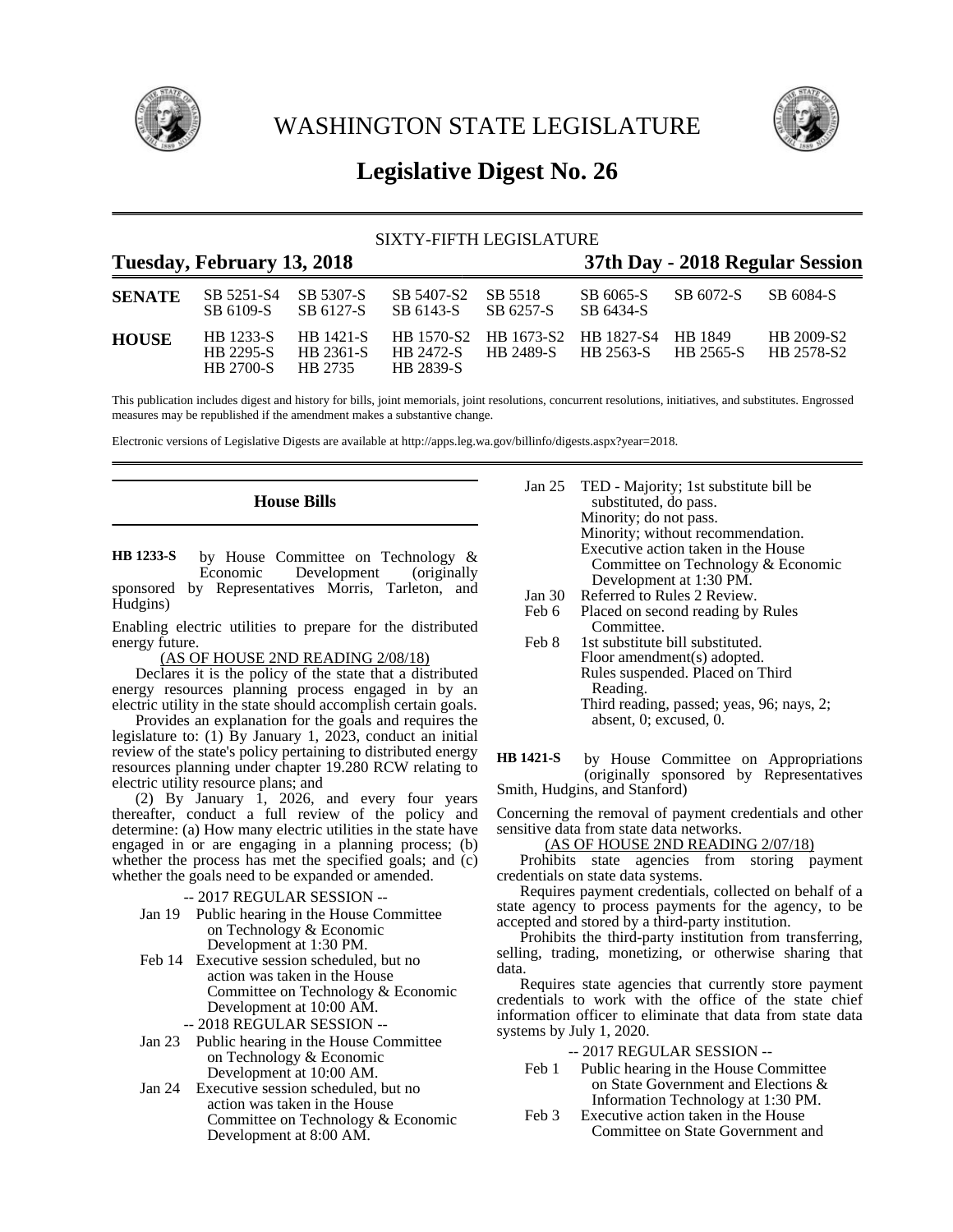Elections & Information Technology at 10:00 AM. Feb 16 Public hearing in the House Committee on Appropriations at 3:30 PM. Feb 22 APP - Majority; 1st substitute bill be substituted, do pass. Executive action taken in the House Committee on Appropriations at 1:30 PM. Feb 24 Referred to Rules 2 Review. Feb 28 Placed on second reading by Rules Committee. Mar 6 1st substitute bill substituted. Rules suspended. Placed on Third Reading. Third reading, passed; yeas, 98; nays, 0; absent, 0; excused, 0. -- IN THE SENATE -- Mar 8 First reading, referred to State Government. Mar 15 Public hearing in the Senate Committee on State Government at 8:00 AM. Mar 29 SGOV - Majority; do pass. And refer to Ways & Means. Referred to Ways & Means. Executive action taken in the Senate Committee on State Government at 8:00 AM. Apr 23 By resolution, returned to House Rules Committee for third reading. -- 2017 1ST SPECIAL SESSION -- -- IN THE HOUSE -- Apr 24 By resolution, reintroduced and retained in present status. -- 2017 2ND SPECIAL SESSION -- May 23 By resolution, reintroduced and retained in present status. -- 2017 3RD SPECIAL SESSION -- Jun 21 By resolution, reintroduced and retained in present status. -- 2018 REGULAR SESSION -- Jan 8 By resolution, reintroduced and retained in present status. Jan 16 Placed on third reading by Rules Committee. Feb 7 Returned to second reading for amendment. Floor amendment(s) adopted. Rules suspended. Placed on Third Reading. Third reading, passed; yeas, 98; nays, 0; absent, 0; excused, 0. -- IN THE SENATE -- Feb 10 First reading, referred to State Government, Tribal Relations & Elections.

by House Committee on Appropriations (originally sponsored by Representatives Macri, Robinson, McBride, Kagi, Sawyer, Tharinger, Doglio, Pollet, Ortiz-Self, Chapman, Cody, Jinkins, Bergquist, Hudgins, Peterson, Senn, Stonier, Riccelli, Frame, Gregerson, Dolan, Tarleton, Ormsby, Ryu, Fey, **HB 1570-S2**

Fitzgibbon, Goodman, Slatter, Pettigrew, Kloba, Orwall, Appleton, Clibborn, Farrell, and Stanford)

Concerning access to homeless housing and assistance. (AS OF HOUSE 2ND READING 2/07/18)

Establishes the Washington housing opportunities act.

Improves resources available to aid with increasing access and removing barriers to housing for individuals and families in the state.

Increases the surcharge for local homeless housing and assistance.

Requires the department of commerce to: (1) Coordinate its efforts on the state homeless housing strategic plan with the office of homeless youth prevention and protection programs advisory committee; and

(2) Provide an update on the state's homeless housing strategic plan and its activities for the prior fiscal year.

-- 2017 REGULAR SESSION --

- Jan 26 Public hearing in the House Committee on Community Development and Housing & Tribal Affairs at 1:30 PM.
- Feb 16 Executive action taken in the House Committee on Community Development and Housing & Tribal Affairs at 1:30 PM.
- Feb 23 Public hearing in the House Committee on Appropriations at 1:30 PM.
- Feb 24 Executive action taken in the House Committee on Appropriations at 10:00 AM.

-- 2018 REGULAR SESSION --

- Jan 17 Public hearing in the House Committee on Appropriations at 3:30 PM.
- Jan 18 Executive session scheduled, but no action was taken in the House Committee on Appropriations at 3:30 PM.
- Jan 22 APP Majority; 2nd substitute bill be substituted, do pass. Minority; without recommendation. Executive action taken in the House Committee on Appropriations at 3:30 PM.
- Jan 26 Placed on second reading.<br>Feb 7 2nd substitute bill substitu
- 2nd substitute bill substituted. Floor amendment(s) adopted. Rules suspended. Placed on Third Reading. Third reading, passed; yeas, 51; nays, 47; absent, 0; excused, 0. -- IN THE SENATE --
- Feb 10 First reading, referred to Human Services & Corrections.

by House Committee on Labor & Workplace Standards (originally sponsored by Representatives Doglio, Sells, Gregerson, Ormsby, Macri, Goodman, Frame, Stonier, McBride, Cody, Senn, Ortiz-Self, and Pollet) **HB 1673-S2**

Adding training on public works and prevailing wage requirements to responsible bidder criteria. (AS OF HOUSE 2ND READING 2/07/18)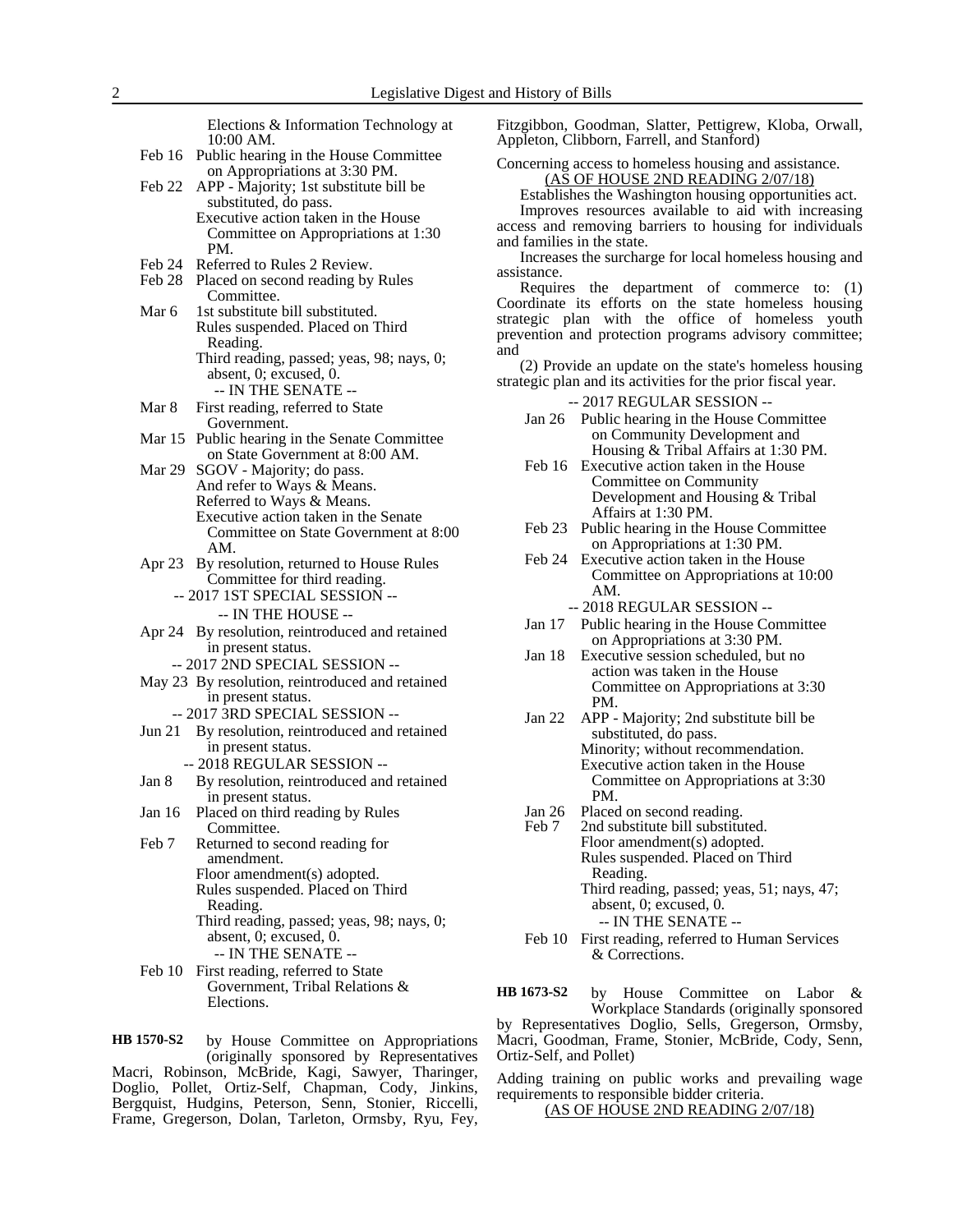Requires a bidder, before award of a public works contract, to also meet the following responsibility criteria to be considered a responsible bidder and qualified to be awarded a public works project: Have received training on the requirements related to public works and prevailing wage under chapters 39.04 and 39.12 RCW.

Requires the training to be provided by the department of labor and industries or by a training provider whose curriculum is approved by the department.

Requires the department, in consultation with the prevailing wage advisory committee, to determine the length of the training.

Provides that this act is null and void if appropriations are not approved.

- -- 2017 REGULAR SESSION --
- Feb 2 Public hearing in the House Committee on Labor & Workplace Standards at 8:00 AM.
- Feb 13 Executive action taken in the House Committee on Labor & Workplace Standards at 1:30 PM.
- Feb 22 Public hearing and executive action taken in the House Committee on Appropriations at 1:30 PM.
- Mar 22 Public hearing in the Senate Committee on Commerce and Labor & Sports at 1:30 PM.
	- -- 2018 REGULAR SESSION --
- Jan 9 LAWS Majority; 2nd substitute bill be substituted, do pass. Minority; do not pass. Executive action taken in the House Committee on Labor & Workplace Standards at 1:30 PM.
- Jan 12 Referred to Appropriations.<br>Jan 22 Public hearing in the House
- Public hearing in the House Committee on Appropriations at 3:30 PM.
- Jan 24 Executive action taken in the House Committee on Appropriations at 3:30 PM.
- Jan 26 APP Majority; do pass 2nd substitute bill.
	- Minority; do not pass.
- Jan 29 Referred to Rules 2 Review.<br>Feb 6 Placed on second reading by
- Placed on second reading by Rules Committee.
- Feb 7 2nd substitute bill substituted. Floor amendment(s) adopted. Rules suspended. Placed on Third Reading. Third reading, passed; yeas, 63; nays, 35; absent, 0; excused, 0. -- IN THE SENATE --
- Feb 10 First reading, referred to Labor & Commerce.
- Feb 15 Scheduled for public hearing in the Senate Committee on Labor & Commerce at 1:30 PM. (Subject to change)

by House Committee on Appropriations (originally sponsored by Representatives Santos, Tarleton, Fey, Doglio, Pollet, and Ortiz-Self) **HB 1827-S4**

Expanding the current and future educator workforce supply through evidence-based strategies to improve and incentivize the recruitment and retention of highly effective educators, especially in high-need subject, gradelevel, and geographic areas, and to establish a cohesive continuum of high quality professional learning from preparation programs to job embedded induction, mentoring, collaboration, and other professional development opportunities.

#### (DIGEST OF PROPOSED 4TH SUBSTITUTE)

Declares an intent to build the capacity of the education system to attract, retain, support, and sustain successful educators through: (1) Intentional recruitment strategies;

(2) Expanding educator training programs;

(3) Focused financial incentives, assistance, and supports;

(4) Responsive and responsible retention strategies; and

(5) Deeper systems evaluation.

- -- 2017 REGULAR SESSION --
- Feb 7 Public hearing in the House Committee on Education at 1:30 PM.
- Feb 14 Executive session scheduled, but no action was taken in the House Committee on Education at 1:30 PM.
- Feb 16 Executive action taken in the House Committee on Education at 8:00 AM.
- -- 2017 2ND SPECIAL SESSION -- Jun 19 Public hearing and executive action taken
- in the House Committee on Education at 10:00 AM.
	- -- 2018 REGULAR SESSION --
- Jan 9 Public hearing in the House Committee on Education at 1:30 PM.
- Jan 11 Executive action taken in the House Committee on Education at 8:00 AM.
- Jan 31 Public hearing in the House Committee on Appropriations at 3:30 PM.
- Feb 6 APP Majority; 4th substitute bill be substituted, do pass. Minority; do not pass. Referred to Rules 2 Review.
	- Executive action taken in the House Committee on Appropriations at 10:00 AM.
- Feb 8 Placed on second reading by Rules Committee.
- Feb 9 4th substitute bill substituted. Floor amendment(s) adopted. Rules suspended. Placed on Third Reading. Third reading, passed; yeas, 97; nays, 1; absent, 0; excused, 0.
- by Representatives Sells, Doglio, Pollet, Ormsby, Tharinger, and Farrell **HB 1849**

Addressing compliance with apprenticeship utilization requirements.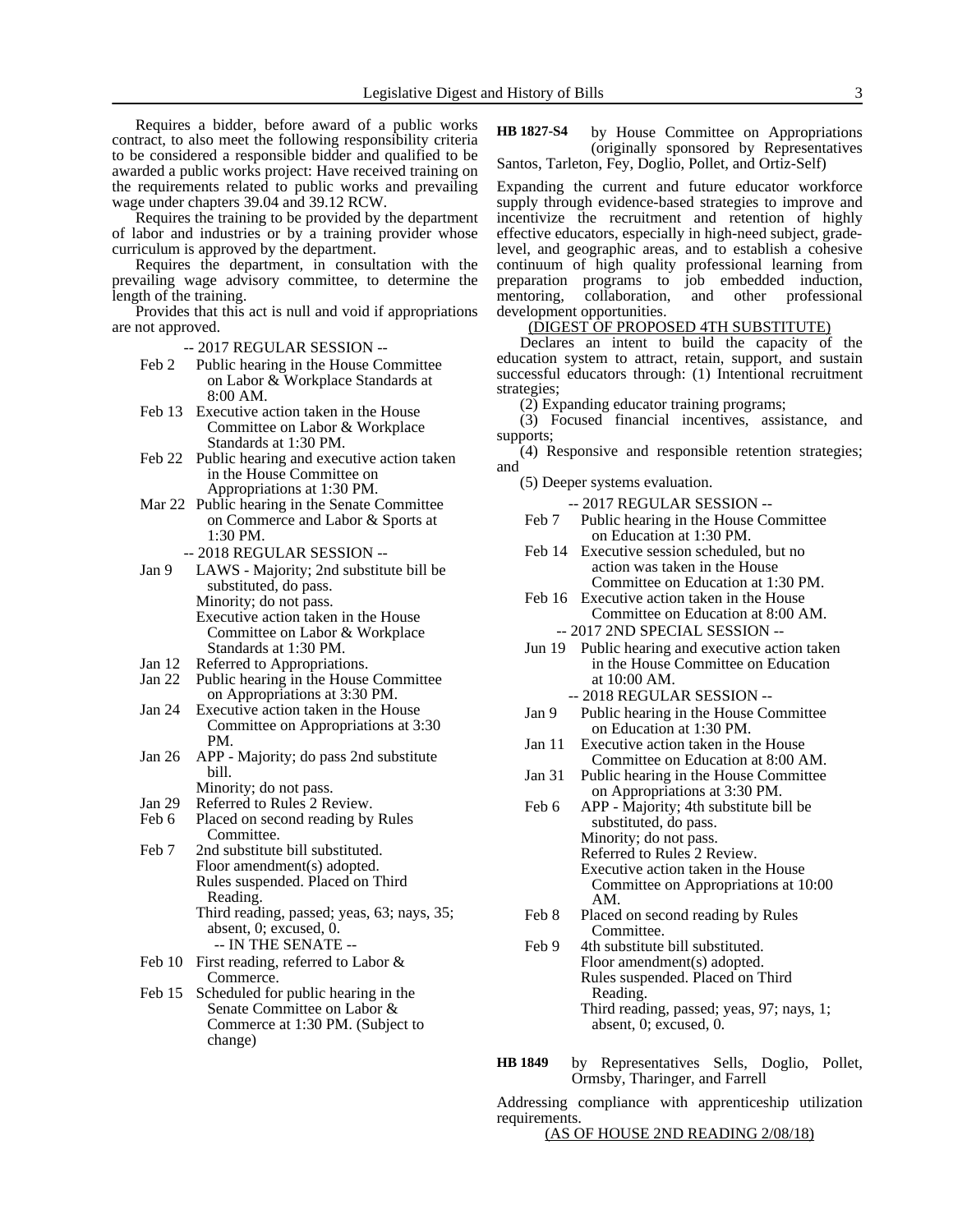Addresses apprenticeship utilization requirements on public works.

Requires awarding agencies to: (1) Monitor apprenticeship utilization hours by contractor; and

(2) Report the apprenticeship utilization by contractor and subcontractor to the supervisor of apprenticeship at the department of labor and industries by final project acceptance.

Authorizes the electronic reporting system being developed by the department of labor and industries to be used for monitoring and/or reporting the hours.

Authorizes the department of transportation, in lieu of monetary penalty and incentive requirements specified in this act, to use its three strike system for ensuring compliance.

Requires the supervisor of apprenticeship to verify compliance by contractors, subcontractors, and awarding agencies of apprenticeship utilization requirements; and allows the supervisor to coordinate with the department of enterprise services, the department of transportation, the office of the superintendent of public instruction, and other agencies or organizations to assist in tracking compliance.

Takes effect January 1, 2020.

-- 2017 REGULAR SESSION --

- Feb 1 First reading, referred to Capital Budget (Not Officially read and referred until adoption of Introduction report).
- Feb 14 Public hearing in the House Committee on Capital Budget at 3:30 PM.
- Feb 22 Executive session scheduled, but no action was taken in the House Committee on Capital Budget at 8:00 AM.
- Feb 23 CB Majority; do pass. Minority; do not pass. Minority; without recommendation. Executive action taken in the House Committee on Capital Budget at 8:00 AM.
- Feb 24 Referred to Rules 2 Review.
- Feb 28 Placed on second reading by Rules Committee.
- Mar 1 Rules suspended. Placed on Third Reading.

Third reading, passed; yeas, 51; nays, 47; absent, 0; excused, 0.

- -- IN THE SENATE --
- Mar 3 First reading, referred to Transportation.
- Mar 20 Public hearing in the Senate Committee on Transportation at 3:30 PM.
- Apr 23 By resolution, returned to House Rules Committee for third reading.
	- -- 2017 1ST SPECIAL SESSION -- -- IN THE HOUSE --
- Apr 24 By resolution, reintroduced and retained in present status.
	- -- 2017 2ND SPECIAL SESSION --
- May 23 By resolution, reintroduced and retained in present status.
	- -- 2017 3RD SPECIAL SESSION --
- Jun 21 By resolution, reintroduced and retained in present status.

-- 2018 REGULAR SESSION --

- Jan 8 By resolution, reintroduced and retained in present status.
- Jan 16 Placed on third reading by Rules Committee.
- Feb 8 Returned to second reading for amendment. Floor amendment(s) adopted. Rules suspended. Placed on Third Reading. Third reading, passed; yeas, 97; nays, 0; absent, 0; excused, 1.

by House Committee on Appropriations (originally sponsored by Representatives Reeves, Stonier, Riccelli, Peterson, Doglio, Jinkins, Kilduff, Lovick, Tarleton, McBride, Ormsby, Stanford, Orwall, Muri, Slatter, Ryu, and Fey) **HB 2009-S2**

Providing higher education support for gold star families. (AS OF HOUSE 2ND READING 2/08/18)

Requires recipients who receive a tuition and fees waiver under RCW 28B.15.621(4) (section  $1(4)$  of this act) to also receive a stipend for textbooks and course materials in the amount of five hundred dollars per academic year to be divided equally among academic terms.

- -- 2017 REGULAR SESSION --
- Feb 14 Public hearing in the House Committee on Higher Education at 8:00 AM.
- Feb 15 Executive action taken in the House Committee on Higher Education at 1:30 PM.
- Feb 22 APP Majority; 2nd substitute bill be substituted, do pass. Minority; do not pass. Public hearing and executive action taken in the House Committee on Appropriations at 1:30 PM.
- Feb 24 Referred to Rules 2 Review.
- Mar 1 Rules Committee relieved of further consideration. Placed on second reading.
- Mar 3 2nd substitute bill substituted. Rules suspended. Placed on Third Reading. Third reading, passed; yeas, 97; nays, 0; absent, 0; excused, 1.
	- -- IN THE SENATE --
- Mar 7 First reading, referred to Higher Education.
- Mar 16 Public hearing in the Senate Committee on Higher Education at 8:00 AM.
- Mar 28 HIE Majority; do pass. And refer to Ways & Means. Executive action taken in the Senate Committee on Higher Education at 8:00 AM.
- Mar 29 Referred to Ways & Means.
- Apr 23 By resolution, returned to House Rules Committee for third reading. -- 2017 1ST SPECIAL SESSION --

-- IN THE HOUSE --

Apr 24 By resolution, reintroduced and retained in present status.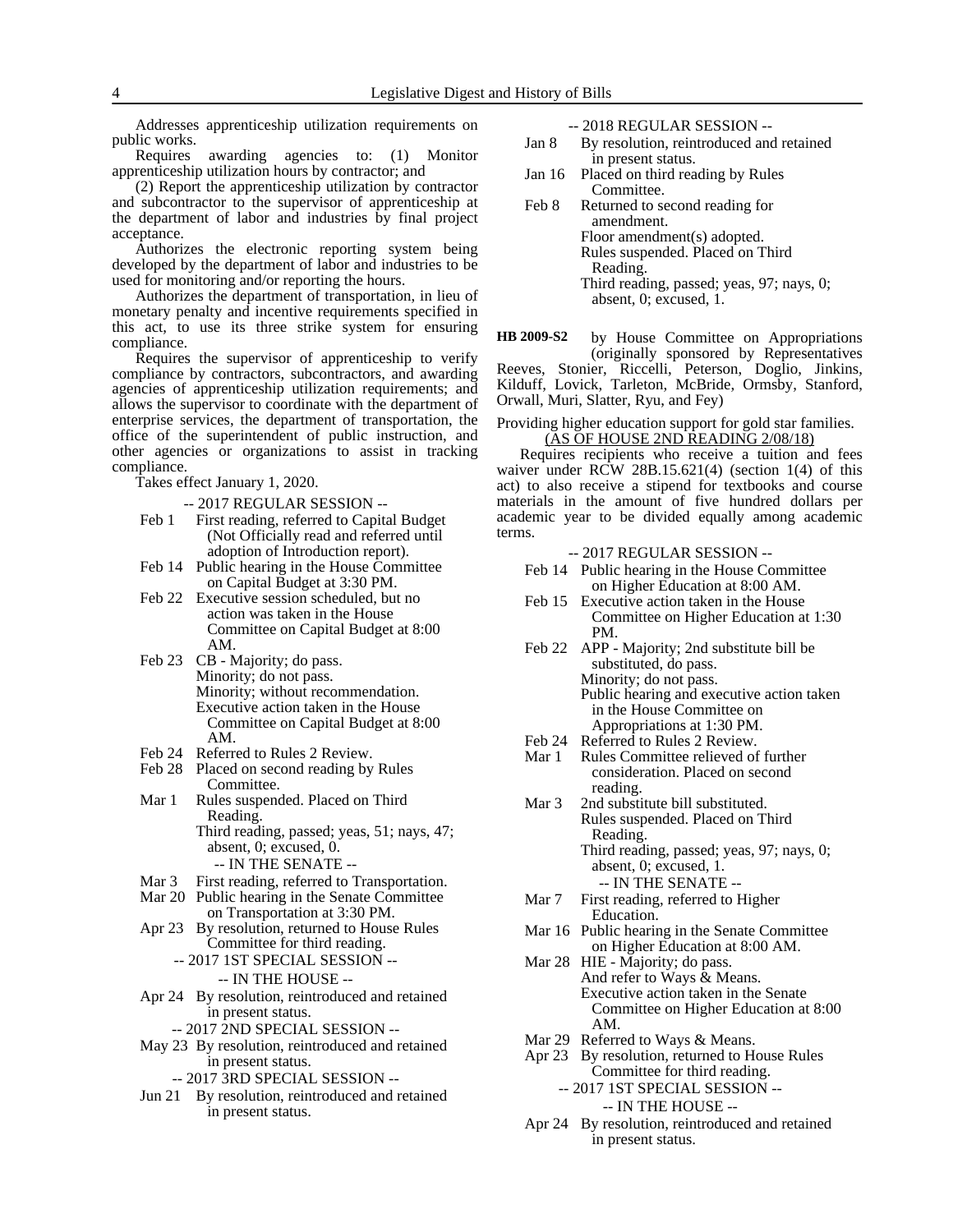-- 2017 2ND SPECIAL SESSION --

May 23 By resolution, reintroduced and retained in present status.

-- 2017 3RD SPECIAL SESSION --

- Jun 21 By resolution, reintroduced and retained in present status.
	- -- 2018 REGULAR SESSION --
- Jan 8 By resolution, reintroduced and retained in present status. Rules Committee relieved of further

consideration. Referred to Appropriations.

Feb 6 Committee relieved of further consideration. Returned to Rules Committee for third

reading. Feb 8 Placed on third reading by Rules Committee.

Returned to second reading for amendment.

Floor amendment(s) adopted. Rules suspended. Placed on Third

Reading.

Third reading, passed; yeas, 98; nays, 0; absent, 0; excused, 0.

by House Committee on Transportation (originally sponsored by Representatives Slatter, Fey, McBride, Dolan, Macri, and Doglio) **HB 2295-S**

Encouraging the use of electric or hybrid-electric aircraft for regional air travel.

(AS OF HOUSE 2ND READING 2/07/18)

Establishes the linking communities by encouraging regional aircraft electrification act (the LINK-AIR act).

Requires the department of transportation to: (1) Convene a work group to analyze the state of the electrically powered aircraft industry and current infrastructure to develop and recommend goals as described in section 1 of this act and to develop a sustainable plan for achieving the goals;

(2) Solicit input from the work group and recommend goals for encouraging the use of electric or hybrid-electric aircraft in commercial air travel in the state; and

(3) In conjunction with the work group, develop and recommend specific, measurable goals for the years 2030, 2040, and 2050, that reflect progressive and substantial increases in the use of electric and hybrid-electric commercial aircraft.

Provides a July 1, 2020, expiration date for the work group.

-- 2018 REGULAR SESSION --

- Jan 11 Public hearing in the House Committee on Transportation at 3:30 PM.
- Jan 17 TR Majority; 1st substitute bill be substituted, do pass. Minority; do not pass. Minority; without recommendation. Executive action taken in the House Committee on Transportation at 3:30 PM.
- Jan 22 Referred to Rules 2 Review.<br>Jan 26 Placed on second reading by
- Placed on second reading by Rules Committee.
- Feb 7 1st substitute bill substituted.

Floor amendment(s) adopted. Rules suspended. Placed on Third Reading. Third reading, passed; yeas, 65; nays, 33; absent, 0; excused, 0. -- IN THE SENATE --

Feb 10 First reading, referred to Transportation.

by House Committee on Public Safety (originally sponsored by Representatives Pellicciotti, Goodman, Stanford, Macri, Jinkins, Ormsby, and Kraft) **HB 2361-S**

Increasing access to emergency assistance for victims by providing immunity from prosecution for prostitution offenses in some circumstances.

# (DIGEST OF PROPOSED 1ST SUBSTITUTE)

Provides immunity from prostitution charges to a victim of one of the following offenses, or a person seeking emergency assistance on behalf of the victim: (1) A violent offense as defined in RCW 9.94A.030;

- (2) Assault in the third degree under RCW 9A.36.031;
- (3) Assault in the fourth degree under RCW 9A. 36.041 or an equivalent municipal ordinance; or
	- (4) Rape in the third degree under RCW 9A.44.060.
		- -- 2018 REGULAR SESSION --
		- Jan 16 Public hearing in the House Committee on Public Safety at 1:30 PM.
		- Jan 25 Executive session scheduled, but no action was taken in the House Committee on Public Safety at 8:00 AM.
		- Jan 30 Executive session scheduled, but no action was taken in the House Committee on Public Safety at 1:30 PM.
		- Feb 1 PS Majority; 1st substitute bill be substituted, do pass. Minority; do not pass. Executive action taken in the House Committee on Public Safety at 8:00 AM.
		- Feb 2 Referred to Rules 2 Review.
		- Feb 8 Rules Committee relieved of further consideration. Placed on second reading.
		- Feb 9 1st substitute bill substituted. Rules suspended. Placed on Third Reading.
			- Third reading, passed; yeas, 96; nays, 2; absent, 0; excused, 0.
		- Feb 16 Scheduled for public hearing in the Senate Committee on Law & Justice at 9:00 AM in anticipation of other legislative action.

by House Committee on Commerce & Gaming (originally sponsored by Representatives Vick, Blake, Sawyer, Condotta, Kloba, and Young) **HB 2472-S**

Ensuring reasonable terms of payment are available to marijuana retailers when contracting with marijuana processors for the purchase of marijuana products. (REVISED FOR ENGROSSED: Ensuring reasonable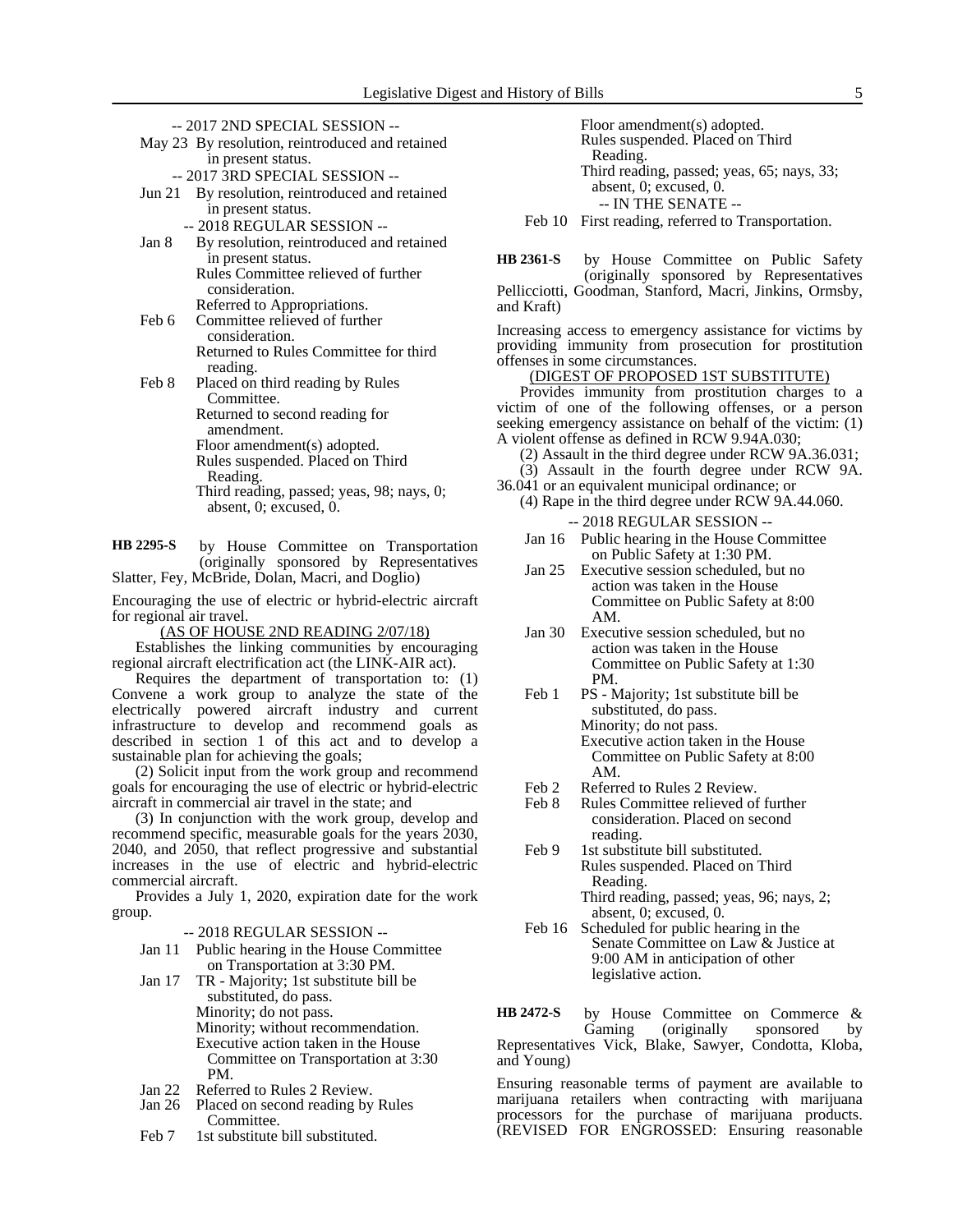terms of payment are available to marijuana retailers, marijuana producers, and marijuana processors when contracting with other marijuana retailers, marijuana producers, and marijuana processors for the purchase of marijuana products. )

#### (AS OF HOUSE 2ND READING 2/07/18)

Requires a contract between a licensed marijuana producer, marijuana processor, or marijuana retailer, and another licensed producer, processor, or retailer, for the purchase and sale of marijuana or marijuana products, to allow the purchaser to tender full or final payment to the seller on a date after the date the marijuana or products are delivered to or received by the purchaser.

Requires the purchaser to tender full or final payment to the seller on a date not more than five calendar days after the date the marijuana or products are delivered to or received by the purchaser.

-- 2018 REGULAR SESSION --

- Jan 15 Public hearing in the House Committee on Commerce & Gaming at 1:30 PM.
- Jan 16 Executive session scheduled, but no action was taken in the House Committee on Commerce & Gaming at 1:30 PM.
- Jan 18 COG Majority; 1st substitute bill be substituted, do pass. Executive action taken in the House Committee on Commerce & Gaming at 9:00 AM.
- Jan 22 Referred to Rules 2 Review.
- Jan 26 Placed on second reading by Rules Committee.
- Feb 7 1st substitute bill substituted. Floor amendment(s) adopted. Rules suspended. Placed on Third Reading. Third reading, passed; yeas, 84; nays, 14;
	- absent, 0; excused, 0. -- IN THE SENATE --
- Feb 10 First reading, referred to Labor & Commerce.

by House Committee on Health Care & Wellness (originally sponsored Representatives Cody, Rodne, Harris, Caldier, Macri, Robinson, Jinkins, Muri, Kagi, McBride, Wylie, Peterson, Slatter, Hayes, Sawyer, Pollet, Doglio, Kloba, Tharinger, Ormsby, Johnson, and Kilduff; by request of Governor Inslee) **HB 2489-S**

Concerning opioid use disorder treatment, prevention, and related services.

(DIGEST OF PROPOSED 1ST SUBSTITUTE)

Requires state agencies to: (1) Increase access to evidence-based opioid use disorder treatment services;

(2) Promote coordination of services within the substance use disorder treatment and recovery support system;

(3) Strengthen partnerships between opioid use disorder treatment providers and their allied community partners;

(4) Expand the use of the state prescription drug monitoring program; and

(5) Support comprehensive school and communitybased substance use prevention services.

Requires that agencies administer state purchased health care programs to: (1) Coordinate activities to implement this act and the state interagency opioid working plan;

(2) Explore opportunities to address the opioid epidemic; and

(3) Provide status updates as directed by the joint legislative executive committee on health care oversight to promote legislative and executive coordination.

Changes the name of the community mental health services act to the community behavioral health services act.

- -- 2018 REGULAR SESSION --
- Jan 19 Public hearing in the House Committee on Health Care & Wellness at 10:00 AM.
- Feb 2 HCW Majority; 1st substitute bill be substituted, do pass. Referred to Appropriations. Executive action taken in the House Committee on Health Care & Wellness at 8:00 AM.
- Feb 5 Public hearing in the House Committee on Appropriations at 1:30 PM.

Feb 6 APP - Majority; do pass 1st substitute bill proposed by Health Care & Wellness. Minority; do not pass. Referred to Rules 2 Review. Executive action taken in the House Committee on Appropriations at 10:00 AM.

- Feb 8 Placed on second reading by Rules Committee.
- Feb 9 1st substitute bill substituted. Amendment ruled beyond the scope and object of the bill.
	- Amendment ruled beyond the scope and object of the bill.
		- Floor amendment(s) adopted.

Rules suspended. Placed on Third Reading.

Third reading, passed; yeas, 98; nays, 0; absent, 0; excused, 0.

Feb 15 Scheduled for public hearing in the Senate Committee on Health & Long Term Care at 10:00 AM in anticipation of other legislative action.

by House Committee on Commerce & Gaming (originally sponsored by Representatives Condotta and Sawyer) **HB 2563-S**

Requiring retailers to post the total sale price of spirits for sale.

#### (AS OF HOUSE 2ND READING 2/08/18)

Requires a licensed retailer who conducts retail sales of spirits for off-premises consumption, to display the total sale price including state and federal taxes and fees except state and local sales taxes, for each container or package of spirits offered to the consumer for consumption off the licensed premises.

Requires an advertisement of these spirits to include the total sale price, including state and federal taxes and fees except state and local sales taxes.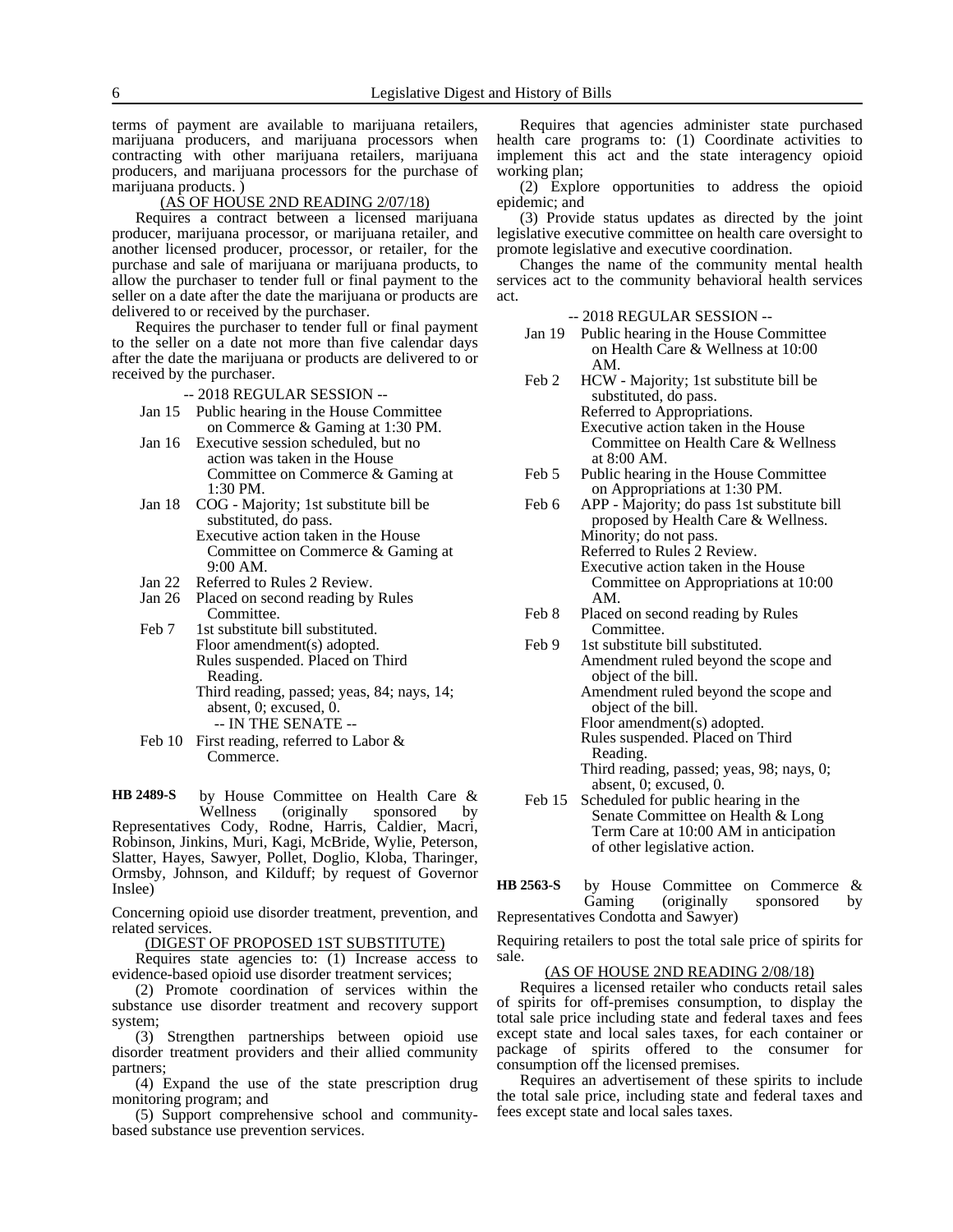- -- 2018 REGULAR SESSION --
- Jan 16 Public hearing in the House Committee on Commerce & Gaming at 1:30 PM.
- Jan 18 Executive session scheduled, but no action was taken in the House Committee on Commerce & Gaming at 9:00 AM.
- Jan 22 Executive session scheduled, but no action was taken in the House Committee on Commerce & Gaming at 1:30 PM.
- Jan 23 Executive session scheduled, but no action was taken in the House Committee on Commerce & Gaming at 1:30 PM.
- Jan 29 COG Majority; 1st substitute bill be substituted, do pass. Executive action taken in the House Committee on Commerce & Gaming at
- 1:30 PM. Jan 31 Referred to Rules 2 Review.
- Feb 8 Placed on second reading by Rules Committee. 1st substitute bill substituted. Floor amendment(s) adopted. Rules suspended. Placed on Third
	- Reading.
	- Third reading, passed; yeas, 80; nays, 18; absent, 0; excused, 0.

by House Committee on Health Care &<br>Wellness (originally sponsored by (originally sponsored by Representative Schmick) **HB 2565-S**

Concerning drug and gene therapy payment for medicaid managed care organizations.

(DIGEST OF PROPOSED 1ST SUBSTITUTE)

Requires the drug utilization review board established by the state health care authority to: (1) Include among its voting members a representative from each managed care organization that is contracted to administer a managed care plan; and

(2) Consider the safety, efficacy, and costeffectiveness of drugs and gene therapies in its recommendations to the director of the authority regarding drugs and gene therapies to be included in coverage for medical assistance programs.

- -- 2018 REGULAR SESSION --
- Jan 30 Public hearing in the House Committee on Health Care & Wellness at 8:00 AM.
- Feb 2 HCW Majority; 1st substitute bill be substituted, do pass. Referred to Rules 2 Review. Executive action taken in the House Committee on Health Care & Wellness at 8:00 AM.
- Feb 6 Placed on second reading by Rules Committee.

Feb 9 1st substitute bill substituted. Floor amendment(s) adopted. Rules suspended. Placed on Third Reading.

Third reading, passed; yeas, 98; nays, 0; absent, 0; excused, 0.

by House Committee on Appropriations (originally sponsored by Representatives Riccelli, Kirby, Macri, Peterson, Appleton, McBride, Frame, Doglio, Stanford, Goodman, Senn, Gregerson, Wylie, Sawyer, Kloba, Santos, Ormsby, Robinson, and Bergquist) **HB 2578-S2**

Ensuring housing options.

# (DIGEST OF PROPOSED 2ND SUBSTITUTE)

Prohibits a landlord from refusing to lease or rent real property to a prospective tenant or current tenant, or expelling a tenant from real property, based on the source of income of an otherwise eligible tenant.

Creates the landlord mitigation program and requires the department of commerce to administer the program and adopt rules it deems necessary for the administration of the program.

Creates the landlord mitigation program account.

Provides a list of the types of claims, related to private market rental units, that are eligible for reimbursement from the account, and a list of eligibility requirements.

Increases the affordable housing for all surcharge to thirteen dollars and requires a portion of the surcharge to be deposited in the landlord mitigation program account.

Allows the department of commerce to use the reappropriation (2017 3rd sp.s. c 4 s 1028) to implement this act.

- -- 2018 REGULAR SESSION --
- Jan 23 Public hearing in the House Committee on Judiciary at 10:00 AM.
- Feb 1 Executive action taken in the House Committee on Judiciary at 1:30 PM.
- Feb 5 Public hearing in the House Committee on Appropriations at 1:30 PM.
- Feb 6 APP Majority; 2nd substitute bill be substituted, do pass.

Minority; do not pass.

Referred to Rules 2 Review.

- Executive action taken in the House Committee on Appropriations at 10:00 AM.
- Feb 8 Rules Committee relieved of further consideration. Placed on second reading.
- Feb 9 2nd substitute bill substituted. Floor amendment(s) adopted. Rules suspended. Placed on Third Reading. Third reading, passed; yeas, 61; nays, 37; absent, 0; excused, 0.

by House Committee on Early Learning & Human Services (originally sponsored by Representatives Valdez, Smith, Stonier, Sawyer, Jinkins, Ortiz-Self, and Kagi) **HB 2700-S**

Concerning the handling of child forensic interview and child interview digital recordings.

(AS OF HOUSE 2ND READING 2/07/18)

Provides a definition of "child forensic interview," for purposes of chapter 26.44 RCW, regarding child abuse, child neglect, or exposure to violence.

Requires each county to revise and expand its existing child sexual abuse investigation protocol to include the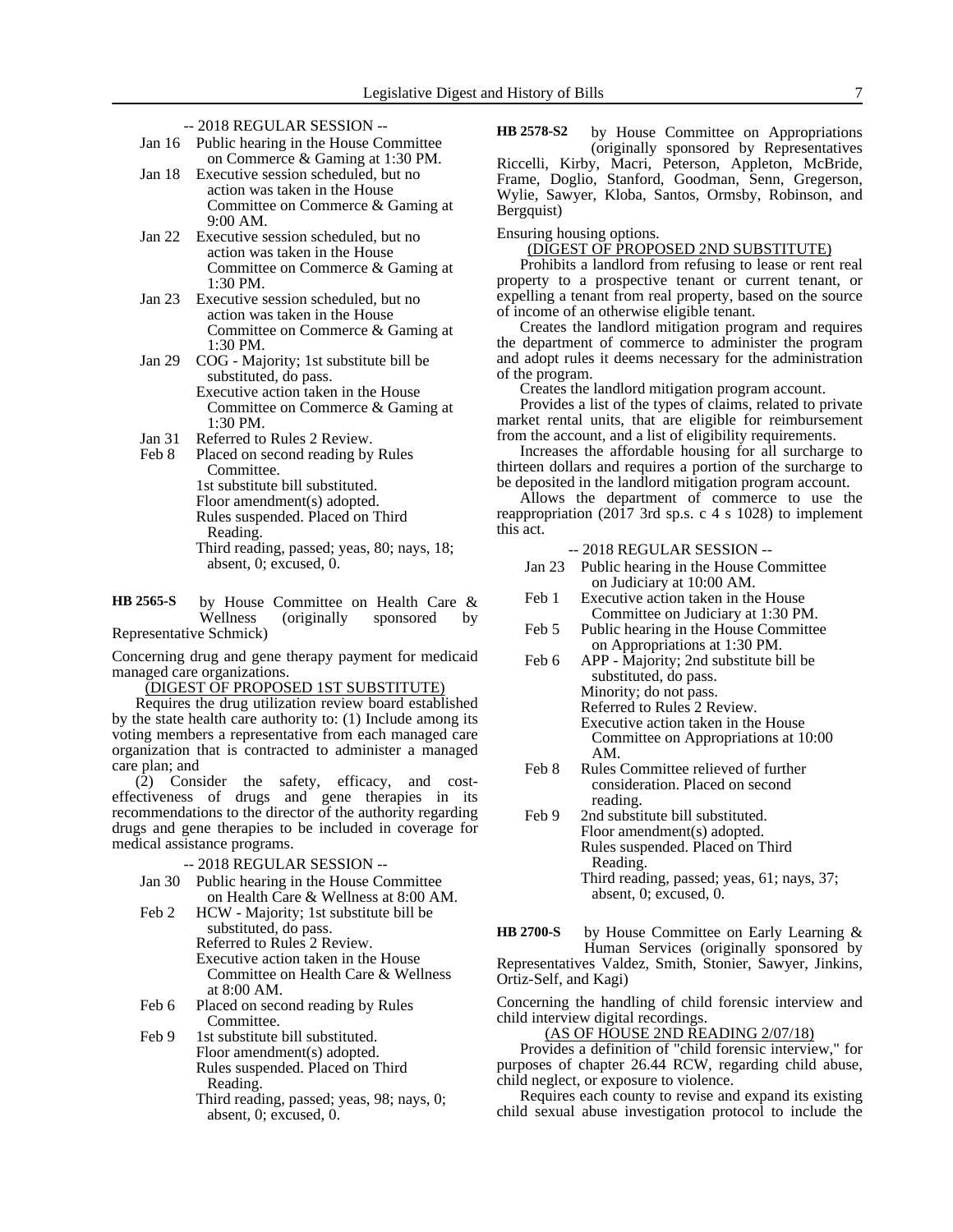handling of child forensic interview audio and video recordings.

Subjects a digital recording of child forensic interviews, disclosed in a criminal or civil proceeding, to a protective order or other order, unless the court finds good cause that the interview should not be subject to the order.

Exempts the following from public inspection and copying under the public records act: Any and all audio or video recordings of child forensic interviews.

- -- 2018 REGULAR SESSION --
- Jan 23 Public hearing in the House Committee on Early Learning & Human Services at 8:00 AM.
- Jan 24 Executive session scheduled, but no action was taken in the House Committee on Early Learning & Human Services at 1:30 PM.
- Jan 26 ELHS Majority; 1st substitute bill be substituted, do pass. Minority; do not pass.
	- Executive action taken in the House Committee on Early Learning & Human Services at 8:00 AM.
- Jan 31 Referred to Rules 2 Review.<br>Feb 6 Placed on second reading by
- Placed on second reading by Rules Committee.
- Feb 7 1st substitute bill substituted. Floor amendment(s) adopted. Rules suspended. Placed on Third Reading. Third reading, passed; yeas, 98; nays, 0;

absent, 0; excused, 0. -- IN THE SENATE --

Feb 10 First reading, referred to Human Services

& Corrections.

by Representatives Young, Peterson, and Kretz; by request of Pollution Liability Insurance Agency **HB 2735**

Concerning public disclosure of certain information procured or obtained pursuant to a loan or grant application under the underground storage tank revolving loan and grant program.

(AS OF HOUSE 2ND READING 2/08/18)

Exempts the following from disclosure under the public records act: That portion of financial information, business plans, and commercial information and records that: (1) Is certified by an applicant for a grant or loan under the provisions of the underground storage tank revolving loan and grant program to not be publicly available in any other forum or filing with any other governmental agency;

(2) An applicant for a grant or loan under the program certifies that the disclosure of which would result in competitive harm or disclosure of specific account information or personal financial information of an individual; and

(3) Is required by an agency as an exhibit to a main application for a loan or grant provided under the program or requested by an agency to aid in evaluating a business or individual's application for a loan or grant provided under the program.

-- 2018 REGULAR SESSION --

- Jan 15 First reading, referred to Environment (Not Officially read and referred until adoption of Introduction report).
- Jan 18 Public hearing in the House Committee on Environment at 8:00 AM.
- Jan 22 ENVI Majority; do pass with amendment(s) but without amendment(s) by Agriculture & Natural Resources. Executive action taken in the House

Committee on Environment at 1:30 PM.

- Jan 24 Referred to Rules 2 Review.
- Jan 26 Placed on second reading by Rules Committee.
- Feb 8 Floor amendment(s) adopted. Rules suspended. Placed on Third Reading. Third reading, passed; yeas, 97; nays, 0; absent, 0; excused, 1.

by House Committee on Technology & Economic Development (originally sponsored by Representatives Morris, Slatter, Doglio, and Fitzgibbon) **HB 2839-S**

Authorizing an alternative form of regulation of electrical and natural gas companies.

(DIGEST OF PROPOSED 1ST SUBSTITUTE)

Authorizes the utilities and transportation commission to, under certain conditions, regulate an electrical or gas company by authorizing an alternative form of regulation.

Requires electrical companies, gas companies, and the commission to use the greenhouse gas planning adder when evaluating and selecting conservation policies, programs, and targets.

Requires electrical companies to use the greenhouse gas planning adder in developing and evaluating integrated resource plans.

Requires gas companies to use the greenhouse gas planning adder in developing integrated resource plans that describe a mix of natural gas, biogas, or synthetic gas and conservation.

Requires electrical companies and gas companies to use the greenhouse gas planning adder in evaluating and selecting intermediate-term and long-term resource options.

Requires the commission to use the greenhouse gas planning adder in evaluating integrated resource plans and intermediate-term and long-term resource options selected by electrical companies and gas companies.

Requires a multistate electric company with retail customers and generation located outside the state to use the greenhouse gas planning adder beginning January 1, 2020.

Requires the following to be considered a nonemitting resource: (1) Gas consisting largely of methane and other hydrocarbons derived from the decomposition of organic material in landfills, wastewater treatment facilities, and anaerobic digesters; and

(2) Qualified biomass energy.

-- 2018 REGULAR SESSION --

Jan 24 Public hearing in the House Committee on Technology & Economic Development at 8:00 AM.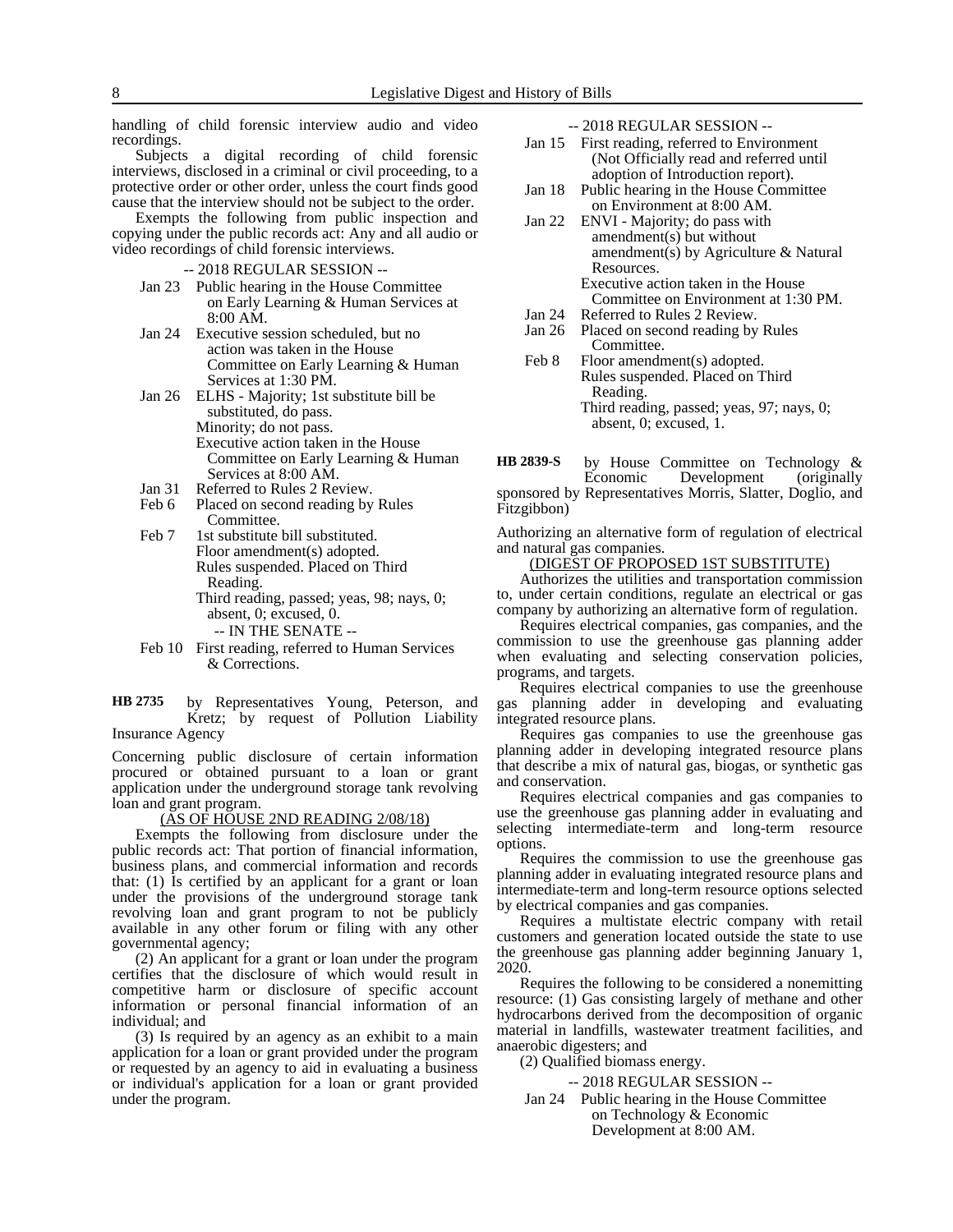| Jan 30 | Executive session scheduled, but no    |  |  |  |
|--------|----------------------------------------|--|--|--|
|        | action was taken in the House          |  |  |  |
|        | Committee on Technology & Economic     |  |  |  |
|        | Development at 10:00 AM.               |  |  |  |
| Jan 31 | Executive session scheduled, but no    |  |  |  |
|        | action was taken in the House          |  |  |  |
|        | Committee on Technology & Economic     |  |  |  |
|        | Development at 8:00 AM.                |  |  |  |
| Feb 1  | TED - Majority; 1st substitute bill be |  |  |  |
|        | substituted, do pass.                  |  |  |  |
|        | Minority; without recommendation.      |  |  |  |
|        | Executive action taken in the House    |  |  |  |
|        | Committee on Technology & Economic     |  |  |  |
|        | Development at 1:30 PM.                |  |  |  |
| Feb 2  | Referred to Appropriations.            |  |  |  |
| Feb 5  | Public hearing in the House Committee  |  |  |  |
|        | on Appropriations at 1:30 PM.          |  |  |  |
| Feb 6  | Committee relieved of further          |  |  |  |
|        | consideration.                         |  |  |  |
|        | Referred to Rules 2 Review.            |  |  |  |
| Feb 8  | Placed on second reading by Rules      |  |  |  |
|        | Committee.                             |  |  |  |
| Feb 9  | 1st substitute bill substituted.       |  |  |  |
|        | Floor amendment(s) adopted.            |  |  |  |
|        | Rules suspended. Placed on Third       |  |  |  |
|        | Reading.                               |  |  |  |
|        |                                        |  |  |  |

Third reading, passed; yeas, 64; nays, 34; absent, 0; excused, 0.

**Senate Bills**

by Senate Committee on Ways & Means (originally sponsored by Senators Takko, Warnick, Rolfes, McCoy, Zeiger, and Chase) **SB 5251-S4**

#### Concerning tourism marketing.

(DIGEST OF PROPOSED 4TH SUBSTITUTE) Establishes the statewide tourism marketing act.

Creates the Washington tourism marketing authority to contract for statewide tourism marketing services that promote tourism on behalf of the citizens of the state and manage the authority's financial resources.

Requires the department of commerce to provide administrative assistance to the authority and serve as the fiscal agent of the authority for money appropriated for purposes of the authority.

Requires the joint legislative audit and review committee to conduct an evaluation of the performance of the authority to determine the extent to which the authority has contributed to the growth of the tourism industry and economic development of the state.

Creates the statewide tourism marketing account.

Requires 0.2 percent of taxes collected on retail sales of lodging, car rentals, and restaurants to be deposited in the statewide tourism marketing account.

-- 2017 REGULAR SESSION --

- Jan 25 Executive action taken in the Senate Committee on Commerce and Labor & Sports at 1:30 PM.
- Feb 9 Public hearing in the Senate Committee on Agriculture, Water, and Trade & Economic Development at 8:00 AM.
- Feb 14 Executive action taken in the Senate Committee on Agriculture, Water, and Trade & Economic Development at 8:00 AM.
	- -- 2017 3RD SPECIAL SESSION --
- Jun 30 Executive action taken in the Senate Committee on Ways & Means at 8:00 AM.
- -- 2018 REGULAR SESSION -- Jan 18 Public hearing and executive action taken
- in the Senate Committee on Economic Development & International Trade at 8:00 AM.
- Jan 30 Public hearing in the Senate Committee on Ways & Means at 3:30 PM.
- Feb 6 WM Majority; 4th substitute bill be substituted, do pass. Minority; without recommendation. Passed to Rules Committee for second reading. Executive action taken in the Senate
	- Committee on Ways & Means at 10:00 AM.
- Feb 8 Placed on second reading by Rules Committee.
- Feb 10 4th substitute bill substituted. Floor amendment(s) adopted. Rules suspended. Placed on Third Reading. Third reading, passed; yeas, 47; nays, 0; absent, 0; excused, 2.
- by Senate Committee on Human Services & Corrections (originally sponsored by Senators Darneille, Hasegawa, Kuderer, and Chase) **SB 5307-S**

Creating alternatives to total confinement for certain qualifying offenders with minor children.

(AS OF SENATE 2ND READING 2/09/18)

Changes eligibility requirements for a parenting alternative program for certain offenders.

Requires the department of corrections to assist courts in determining whether an offender applying for the parenting sentencing alternative, who has a current conviction for a felony that is a sex offense or a violent offense, may be assessed at low risk to offend.

-- 2017 REGULAR SESSION --

- Feb 1 Public hearing in the Senate Committee on Law & Justice at 8:00 AM. -- 2018 REGULAR SESSION --
- Jan 11 Executive action taken in the Senate Committee on Law & Justice at 10:00 AM.
- Jan 16 Public hearing in the Senate Committee on Human Services & Corrections at 1:30 PM.
- Jan 31 HSC Majority; 1st substitute bill be substituted, do pass. Minority; without recommendation. Executive action taken in the Senate Committee on Human Services &

Corrections at 1:30 PM.

Feb 2 Passed to Rules Committee for second reading.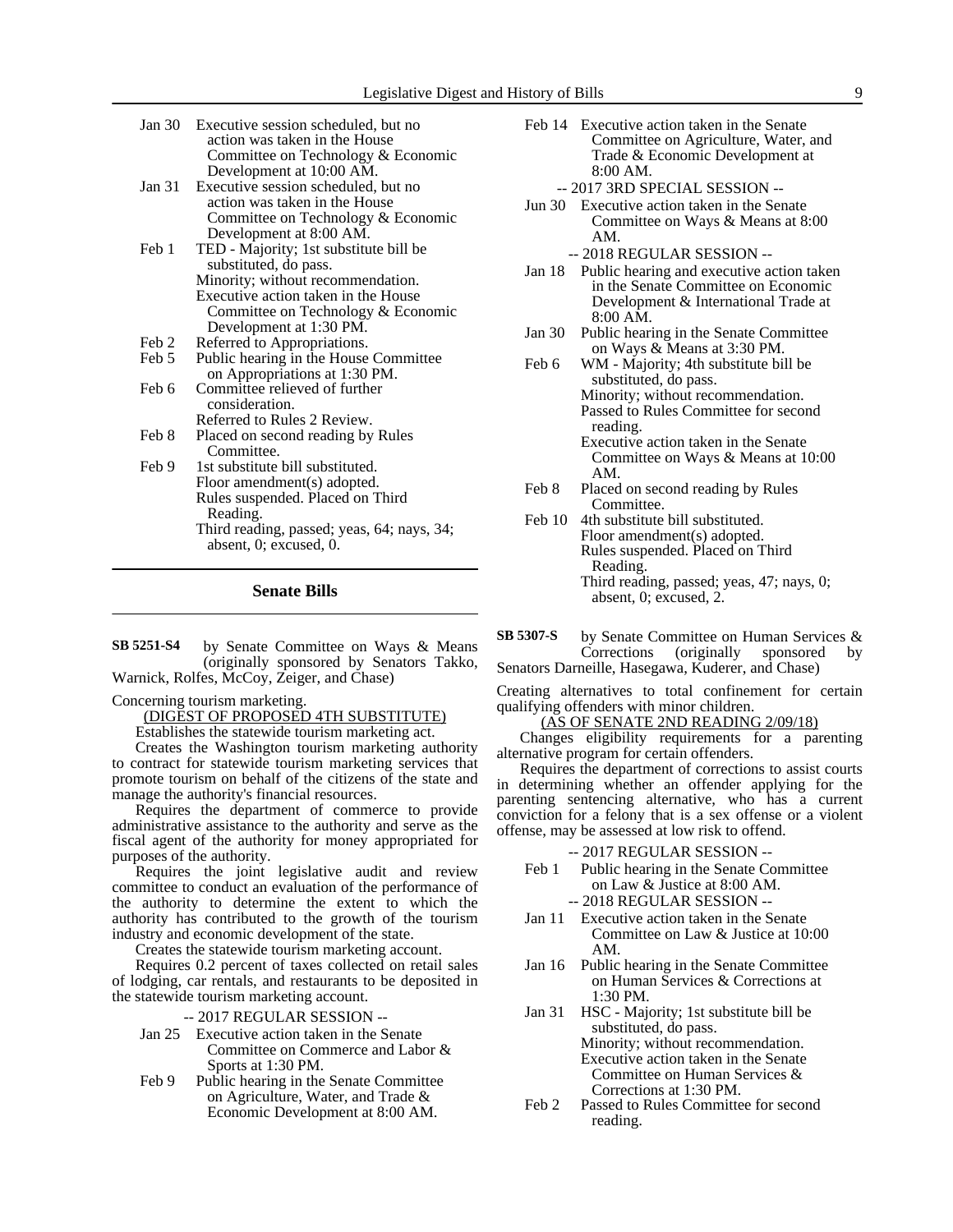| Feb 7 | Placed on second reading by Rules |
|-------|-----------------------------------|
|       | Committee.                        |

- Feb 9 1st substitute bill substituted. Floor amendment(s) adopted. Rules suspended. Placed on Third Reading. Third reading, passed; yeas, 46; nays, 1; absent, 0; excused, 2.
- Feb 15 Scheduled for public hearing in the House Committee on Public Safety at 8:00 AM in anticipation of other legislative action.

by Senate Committee on Ways & Means (originally sponsored by Senators Frockt, Miloscia, Walsh, Mullet, Billig, Kuderer, Pedersen, Hasegawa, Darneille, and Keiser) **SB 5407-S2**

# Ensuring housing options.

(AS OF SENATE 2ND READING 2/09/18)

Prohibits a landlord from refusing to lease or rent real property to a prospective tenant or current tenant, or expelling a tenant from real property, based on the source of income of an otherwise eligible tenant.

Creates the landlord mitigation program and requires the department of commerce to administer the program and adopt rules it deems necessary for the administration of the program.

Creates the landlord mitigation program account.

Provides a list of the types of claims, related to landlord mitigation for renting private market rental units to low-income tenants using a certain source of income, that are eligible for reimbursement from the account, and a list of eligibility requirements.

Increases the affordable housing for all surcharge to thirteen dollars and requires a portion of the surcharge to be deposited in the landlord mitigation program account.

Allows the department of commerce to use the reappropriation (2017 3rd sp.s. c 4 s 1028) to implement this act.

-- 2017 REGULAR SESSION --

- Jan 31 Public hearing in the Senate Committee on Financial Institutions & Insurance at 8:00 AM.
	- -- 2018 REGULAR SESSION --
- Jan 11 Public hearing in the Senate Committee on Financial Institutions & Insurance at 8:00 AM.
- Jan 25 Executive action taken in the Senate Committee on Financial Institutions & Insurance at 8:30 AM.
- Feb 5 Public hearing in the Senate Committee on Ways & Means at 10:00 AM.

Feb 6 WM - Majority; 2nd substitute bill be substituted, do pass. Minority; do not pass. Minority; without recommendation. Passed to Rules Committee for second reading. Executive action taken in the Senate Committee on Ways & Means at 10:00 AM.

- Feb 8 Placed on second reading by Rules Committee.
- Feb 9 2nd substitute bill substituted.

Floor amendment(s) adopted. Rules suspended. Placed on Third Reading. Third reading, passed; yeas, 33; nays, 14; absent, 0; excused, 2.

by Senators Miloscia, Cleveland, Keiser, O'Ban, and Fortunato **SB 5518**

Requiring fair reimbursement for chiropractic services. (AS OF SENATE 2ND READING 2/07/18)

Prohibits a health carrier from paying a chiropractor less, for a service or procedure identified under a spinal manipulation code, than it pays any other type of provider licensed under Title 18 RCW for a service or procedure under the same or substantially similar code.

Allows a health carrier to pay a chiropractor less than another provider for procedures or services under the same or an equivalent code based on differences in the cost of maintaining a practice or carrying malpractice insurance, as recognized by a nationally accepted reimbursement methodology.

-- 2017 REGULAR SESSION --

- Jan 26 First reading, referred to Health Care.
- Feb 7 Public hearing in the Senate Committee on Health Care at 10:00 AM.
- Feb 16 HLTH Majority; do pass. And refer to Ways & Means. Minority; without recommendation. Executive action taken in the Senate Committee on Health Care at 10:00 AM.
- Feb 17 Referred to Ways & Means. -- 2017 1ST SPECIAL SESSION --
- Apr 24 By resolution, reintroduced and retained in present status.
	- -- 2017 2ND SPECIAL SESSION --
- May 23 By resolution, reintroduced and retained in present status.
- -- 2017 3RD SPECIAL SESSION -- Jun 21 By resolution, reintroduced and retained in present status.
	- -- 2018 REGULAR SESSION --
- Jan 8 By resolution, reintroduced and retained in present status.
- Jan 23 Public hearing in the Senate Committee on Ways & Means at 3:30 PM.
- Jan 31 WM Majority; without recommendation. Executive action taken in the Senate Committee on Ways & Means at 3:30 PM.
- Feb 1 Passed to Rules Committee for second reading.
- Feb 7 Placed on second reading by Rules Committee. Floor amendment(s) adopted. Rules suspended. Placed on Third Reading.

Third reading, passed; yeas, 45; nays, 3; absent, 0; excused, 1. -- IN THE HOUSE --

Feb 9 First reading, referred to Health Care & Wellness (Not Officially read and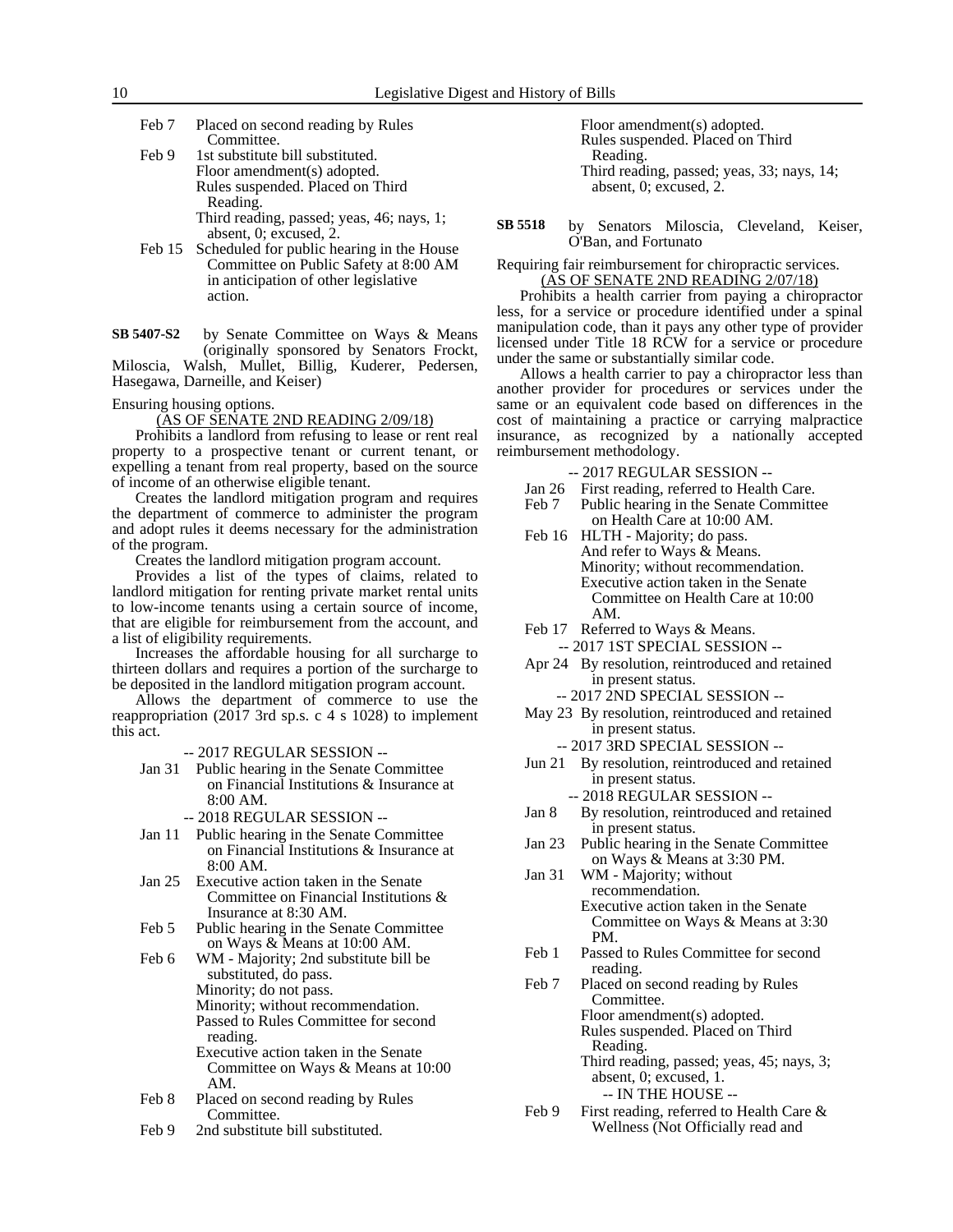referred until adoption of Introduction report).

by Senate Committee on Early Learning & K-12 Education (originally sponsored by Senators Wellman, Hunt, and Hasegawa) **SB 6065-S**

Adopting policy and procedures on student interviews and interrogations.

(AS OF SENATE 2ND READING 2/08/18)

Requires each school district to: (1) Adopt a policy and procedures for interviews and interrogations of students on school premises that incorporates the model policy and procedures on this topic revised by the Washington state school directors' association and includes the procedures set forth in this act; and

(2) Notify law enforcement officers, in their jurisdiction, of the policy and procedures adopted.

-- 2018 REGULAR SESSION --

- Jan 15 Public hearing in the Senate Committee on Early Learning & K-12 Education at 1:30 PM.
- Jan 23 Executive session scheduled, but no action was taken in the Senate Committee on Early Learning & K-12 Education at 1:30 PM.
- Jan 25 EDU Majority; 1st substitute bill be substituted, do pass. Minority; without recommendation. Executive action taken in the Senate Committee on Early Learning & K-12 Education at 1:30 PM.
- Jan 26 Passed to Rules Committee for second reading.
- Feb 6 Placed on second reading by Rules Committee.
- Feb 8 1st substitute bill substituted. Floor amendment(s) adopted. Rules suspended. Placed on Third Reading. Third reading, passed; yeas, 47; nays, 0;
	- absent, 0; excused, 2. -- IN THE HOUSE --
- Feb 12 First reading, referred to Education (Not Officially read and referred until adoption of Introduction report).
- by Senate Committee on Local Government (originally sponsored by Senators Takko, **SB 6072-S**

Chase, and Short)

Clarifying the authority and procedures for unit priced contracting by public port districts.

(AS OF SENATE 2ND READING 2/07/18)

Authorizes a port district to procure public works with a unit priced contract for the purpose of completing anticipated types of work based on hourly rates or unit pricing for one or more categories of work or trades.

Requires a port district, whenever possible, to invite at least one proposal from a minority or woman contractor who otherwise qualifies.

-- 2018 REGULAR SESSION --

Jan 9 Public hearing in the Senate Committee on Local Government at 1:30 PM.

- Jan 11 LGOV Majority; 1st substitute bill be substituted, do pass. Executive action taken in the Senate Committee on Local Government at
- 1:30 PM. Jan 12 Passed to Rules Committee for second
- reading.
- Jan 24 Placed on second reading consent calendar.
- Jan 25 Placed on second reading.<br>Feb 7 1st substitute bill substitute
- 1st substitute bill substituted. Floor amendment(s) adopted. Rules suspended. Placed on Third Reading.
	- Third reading, passed; yeas, 48; nays, 0; absent, 0; excused, 1. -- IN THE HOUSE --
- Feb 9 First reading, referred to Local Government (Not Officially read and referred until adoption of Introduction report).
- Feb 15 Scheduled for public hearing in the House Committee on Local Government at 1:30 PM. (Subject to change)
- by Senate Committee on Health & Long Term Care (originally sponsored by Senators **SB 6084-S**

Cleveland, Kuderer, Keiser, Liias, Chase, and Conway)

Requiring maintenance of minimum essential health care coverage. (REVISED FOR ENGROSSED: Exploring enforcement of a requirement to maintain minimum essential health care coverage. )

(AS OF SENATE 2ND READING 2/07/18)

Creates a task force on exploring individual mandate enforcement mechanisms and requires the task force to: (1) Review and analyze the feasibility of different options for state enforcement of the requirement to maintain the coverage, and of other options to incentivize the maintenance of coverage other than a mandate; and

(2) Develop recommended options for enforcement.

Provides a June 30, 2019, expiration date for the task force.

-- 2018 REGULAR SESSION --

- Jan 9 Public hearing in the Senate Committee on Health & Long Term Care at 10:00 AM.
- Jan 23 HLTC Majority; 1st substitute bill be substituted, do pass. Minority; do not pass. Minority; without recommendation. Executive action taken in the Senate Committee on Health & Long Term Care at 10:00 AM.
- Jan 24 Passed to Rules Committee for second reading.
- Feb 2 Made eligible to be placed on second reading.
- Feb 6 Placed on second reading by Rules Committee.
- Feb 7 1st substitute bill substituted. Floor amendment(s) adopted. Rules suspended. Placed on Third Reading.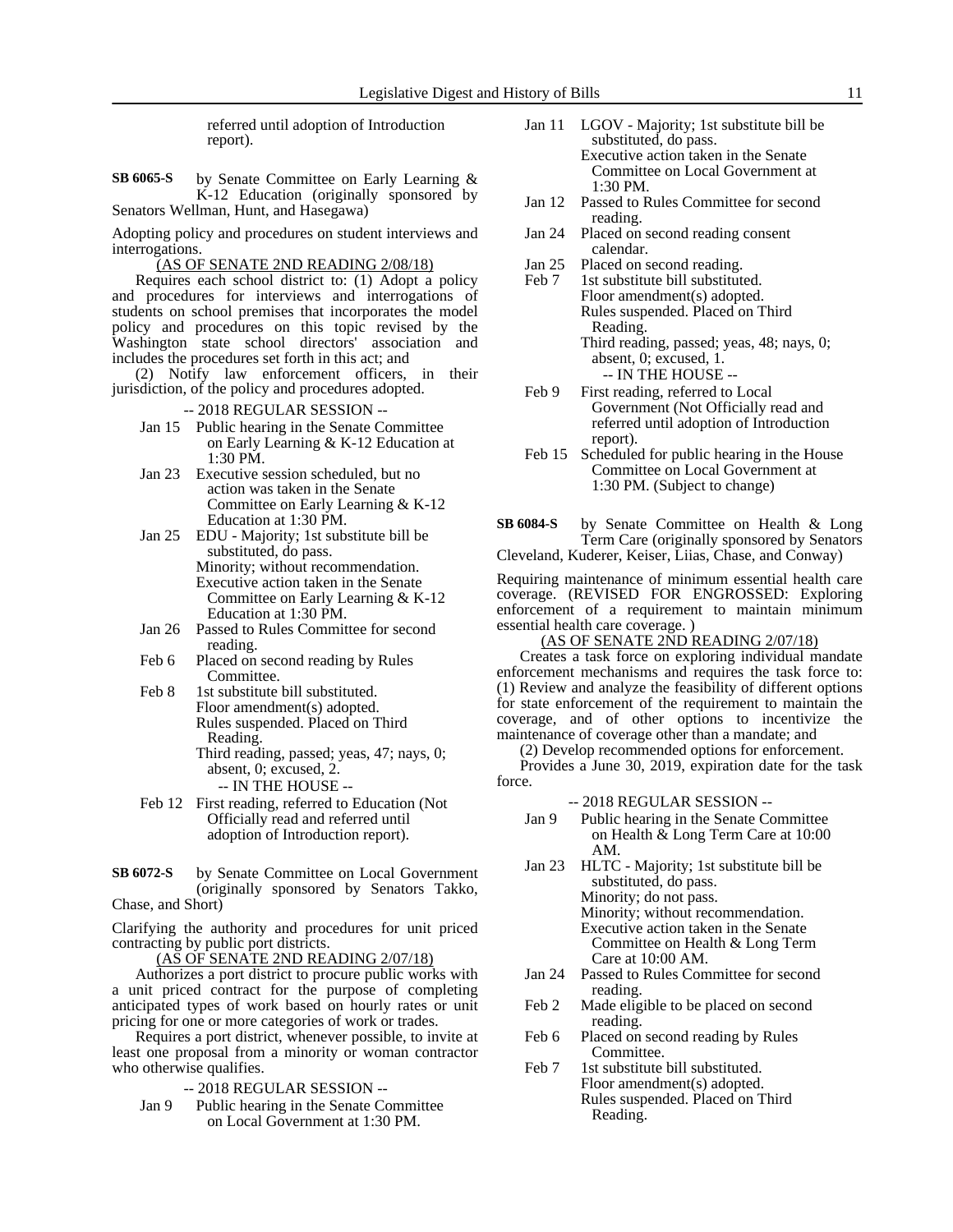Third reading, passed; yeas, 25; nays, 23; absent, 0; excused, 1. -- IN THE HOUSE --

- Feb 9 First reading, referred to Health Care & Wellness (Not Officially read and referred until adoption of Introduction report).
- by Senate Committee on Ways & Means (originally sponsored by Senators Van De Wege and Rolfes) **SB 6109-S**

Concerning the International Wildland Urban Interface Code.

(AS OF SENATE 2ND READING 2/09/18)

Includes portions of the international wildland urban interface code in the state building code.

Authorizes counties, cities, and towns to adopt the international wildland urban interface code, or any portion thereof.

Requires the department of natural resources to: (1) Establish a program of technical assistance to counties, cities, and towns for the development of findings of fact and maps establishing the wildland urban interface areas of jurisdictions in accordance with the requirements of the international wildland urban interface code; and

(2) Develop and administer a grant program to provide direct financial assistance to counties, cities, and towns for the development of findings of fact and the maps.

-- 2018 REGULAR SESSION --

- Jan 17 Executive session scheduled, but no action was taken in the Senate Committee on State Government, Tribal Relations & Elections at 8:00 AM.
- Jan 31 Public hearing in the Senate Committee on State Government and Tribal Relations & Elections at 8:00 AM.
- Feb 2 Executive action taken in the Senate Committee on State Government and Tribal Relations & Elections at 8:00 AM.
- Feb 5 Public hearing in the Senate Committee on Ways & Means at 10:00 AM.

Feb 6 WM - Majority; 1st substitute bill be substituted, do pass. Minority; do not pass. Minority; without recommendation. Passed to Rules Committee for second

- reading. Executive action taken in the Senate Committee on Ways & Means at 10:00 AM.
- Feb 7 Placed on second reading by Rules Committee.
- Feb 9 1st substitute bill substituted. Floor amendment(s) adopted. Rules suspended. Placed on Third Reading. Third reading, passed; yeas, 34; nays, 12;
	- absent, 1; excused, 2.

by Senate Committee on Agriculture, Water, Natural Resources & Parks (originally sponsored by Senator Van De Wege) **SB 6127-S**

Improving the management of the state's halibut fishery. (AS OF SENATE 2ND READING 2/07/18)

States that a catch record card for halibut is five dollars.

Requires the funds that are received from the sale of halibut catch record cards to be used for monitoring and management of recreational halibut fisheries including expanding opportunities for recreational anglers.

- -- 2018 REGULAR SESSION --
- Jan 22 Public hearing in the Senate Committee on Agriculture, Water, and Natural Resources & Parks at 1:30 PM.
- Feb 1 AWNP Majority; 1st substitute bill be substituted, do pass. Minority; do not pass. Minority; without recommendation. Executive action taken in the Senate Committee on Agriculture, Water, and Natural Resources & Parks at 1:30 PM. Feb 2 Passed to Rules Committee for second
- reading.
- Feb 6 Placed on second reading by Rules Committee.

Feb 7 1st substitute bill substituted. Floor amendment(s) adopted. Rules suspended. Placed on Third Reading. Third reading, passed; yeas, 36; nays, 12; absent, 0; excused, 1.

- -- IN THE HOUSE -- Feb 9 First reading, referred to Agriculture & Natural Resources (Not Officially read and referred until adoption of Introduction report).
- Feb 14 Scheduled for public hearing in the House Committee on Agriculture & Natural Resources at 8:00 AM. (Subject to change)
- by Senate Committee on Local Government (originally sponsored by Senator Takko) **SB 6143-S**

Concerning unit priced contracting by cities.

(AS OF SENATE 2ND READING 2/07/18)

Authorizes a first-class city, second-class city, or town to procure public works with a unit priced contract for the purpose of completing anticipated types of work based on hourly rates or unit pricing for one or more categories of work or trades.

Requires a city or town, whenever possible, to invite at least one proposal from a minority or woman contractor who otherwise qualifies.

-- 2018 REGULAR SESSION --

- Jan 16 LGOV Majority; 1st substitute bill be substituted, do pass. Public hearing and executive action taken in the Senate Committee on Local Government at 1:30 PM.
- Jan 18 Passed to Rules Committee for second reading.